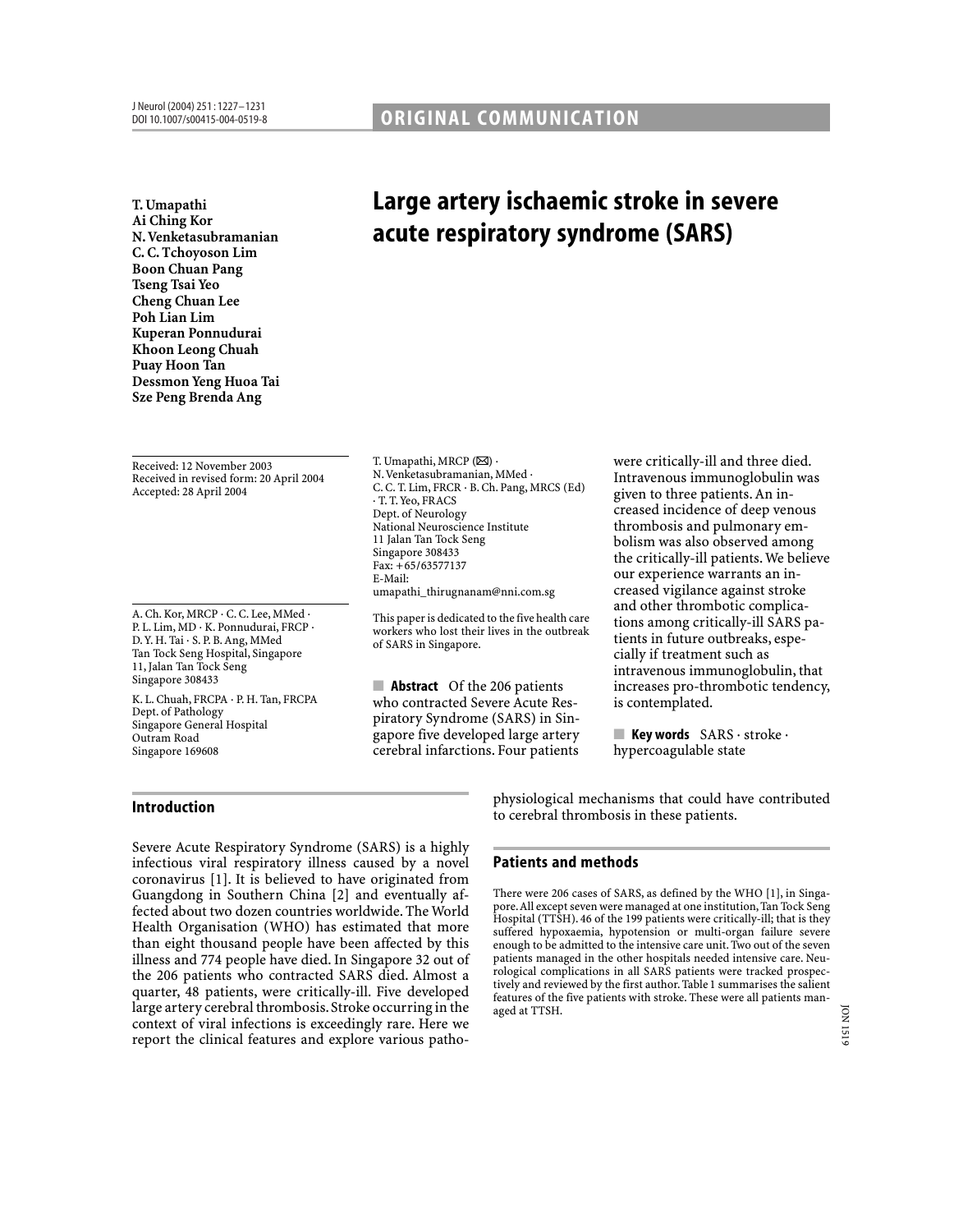|        |                                          | Table 1 Salient features of 5 SARS patients with stroke |                        |                                                                           |                                                                                                                                                                                                                                                                                                                                                                                                        |                               |                                                                                       |                     |                                            |                                                           |                                                                              |                         |                                                                          |                 |
|--------|------------------------------------------|---------------------------------------------------------|------------------------|---------------------------------------------------------------------------|--------------------------------------------------------------------------------------------------------------------------------------------------------------------------------------------------------------------------------------------------------------------------------------------------------------------------------------------------------------------------------------------------------|-------------------------------|---------------------------------------------------------------------------------------|---------------------|--------------------------------------------|-----------------------------------------------------------|------------------------------------------------------------------------------|-------------------------|--------------------------------------------------------------------------|-----------------|
| Case   | Age<br>(years)                           | Diagnosis<br>of SARS<br>sex                             | infarction<br>Cerebral | Approximate<br>when stroke<br>diagnosed<br>admission<br>days after<br>was | Stroke risk<br>factors                                                                                                                                                                                                                                                                                                                                                                                 | Ventilated/<br>critically ill | administration<br>to stroke onset<br>Approximate<br>Wlg given.<br>from Mg<br>duration | Therapeutic<br>LMWH | approximate<br>time of<br>stroke<br>DIC at | Pro-coagulant<br>work-up <sup>c</sup>                     | Hypotension<br>diagnosis of<br>systolic BP<br>preceding<br>Lowest<br>stroke? | ultrasound<br>Carotid   | Possible<br>embolic<br>cardio-<br>source                                 | Outcome         |
|        | щ<br>68                                  | PCR in<br>stools<br>SARS                                | LPCA,<br>MCA           | 24                                                                        | Ξ                                                                                                                                                                                                                                                                                                                                                                                                      | Yes                           | Yes, 16 days                                                                          | Yes                 | $\tilde{z}$                                | Normal                                                    | 80 mmHg<br>Yes,                                                              | co-operate<br>Could not | NSTEMI/<br>reduced<br>ejection<br>fraction<br>on 2DE<br>Recent<br>(30 %) | Bedridden       |
| $\sim$ | щ<br>$\mathcal{Q}$                       | contact<br>Strong<br>history                            | RMCA                   | $\frac{8}{2}$                                                             | $\overline{z}$                                                                                                                                                                                                                                                                                                                                                                                         | Yes                           | Yes, 2 days                                                                           | Yes                 | Yes                                        | Not done                                                  | 75 mmHg<br>Yes,                                                              | Not done*               | Normal 2DE,<br>NSTEMI,<br>no clots<br>Recent                             | Died            |
| 3      | щ<br>54                                  | contact<br>Strong<br>history                            | R L<br>MCA<br>L PCA    | $\frac{15}{2}$                                                            | Dyslipidaemia                                                                                                                                                                                                                                                                                                                                                                                          | Yes                           | Yes, 5 days                                                                           | Yes                 | ٤                                          | protein Cand<br>Reduced<br>S only at<br>teminal<br>stageb | 60 mmHg<br>Yes,                                                              | Not done*               | Not done*                                                                | Died            |
| 4      | Σ<br>63                                  | PCR in<br>blood<br><b>SARS</b>                          | <b>LMCA</b>            | 20                                                                        | hypertension<br><b>Diabetes</b><br>mellitus,                                                                                                                                                                                                                                                                                                                                                           | ş                             | $\geq$                                                                                | $\geq$              | $\geq$                                     | Nomal                                                     | $\geq$                                                                       | Normal                  | Normal 2DE                                                               | Discharged well |
| 5      | Σ<br>39                                  | SARS virus<br>from lung<br>isolated                     | RPCA                   | ro                                                                        | Ë                                                                                                                                                                                                                                                                                                                                                                                                      | Yes                           | $\geq$                                                                                | $\geq$              | terminal<br>Yes, at<br>stage               | Not done                                                  | 73 mmHg<br>Yes,                                                              | Not done*               | endocarditis<br>Maranteric                                               | Died            |
|        | <sup>a</sup> Stroke diagnosed at autopsy |                                                         |                        | CDso coordont und un Dectair Cond Conti-theoretis III fortion             | <sup>b</sup> Probably not of clinical significance and most likely a result of coagulopathy and deranged liver functions that were present at the pre-terminal stage, subsequent to the occurrence of stroke<br>* In view of the highly infectious nature of SARS and to reduce risk of transmission to HCW, investigations had to be restricted to only those that could have an impact on management |                               | artoina anti cardiolinin antihodu VDDI                                                |                     |                                            |                                                           |                                                                              |                         |                                                                          |                 |

R-right, L-left, MCA-middle cerebral artery, PCA-posterior cerebral artery, NSTEMI-non-ST elevated myocardial infarction, 2DE-2 dimensional echocardiography, BP-blood pressure, PCR-Polymerase chain reaction

Pro-coagulant work-up: Protein S and C, anti-thrombin III, fasting homocysteine, anti-cardiolipin antibody, VDRL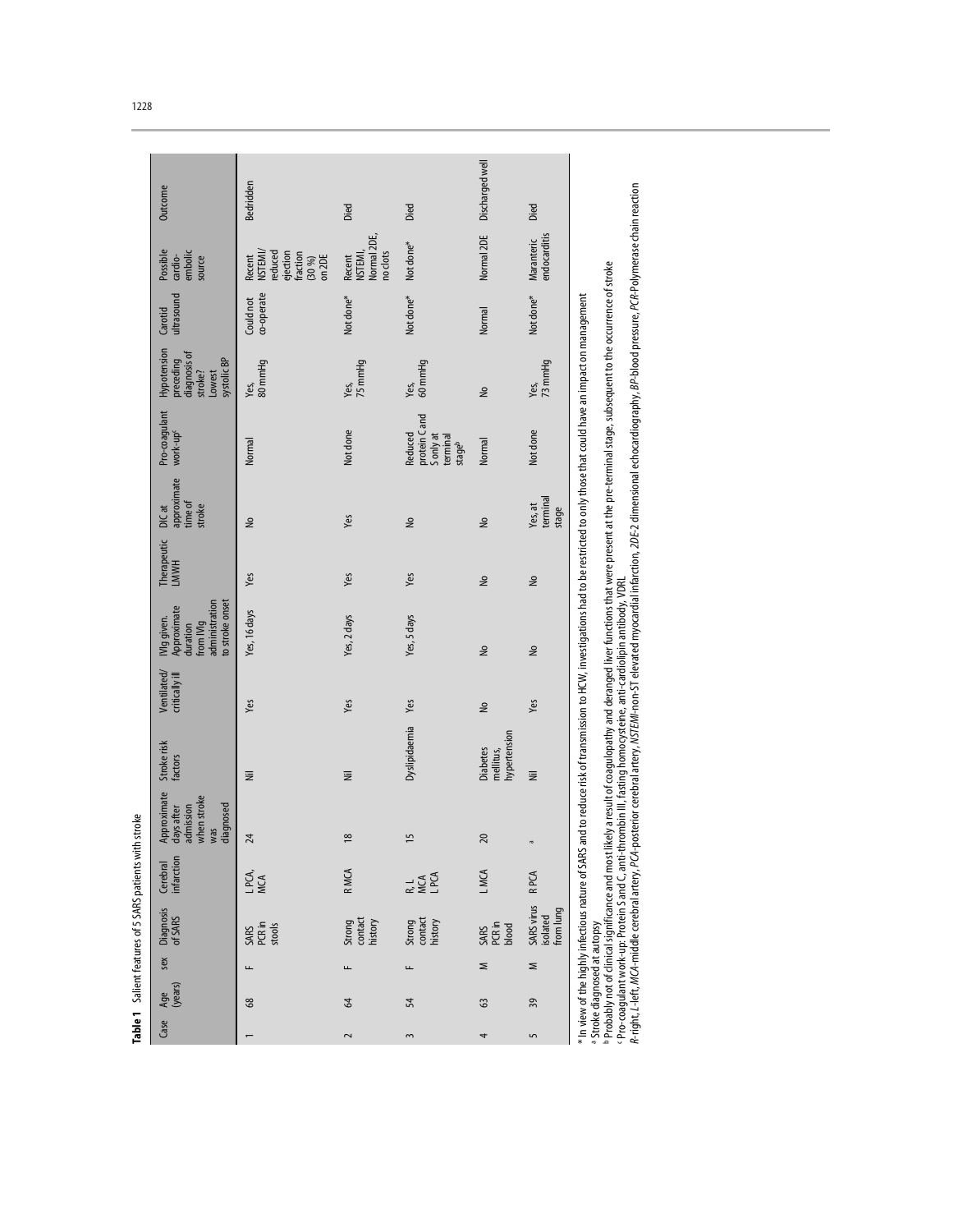## ■ Case 1

A 68-year-old woman, with no vascular risk factors, developed SARS that was complicated by respiratory failure, non-ST elevation acute myocardial infarction (AMI), acute renal failure and nosocomial infections.As part of an evolving treatment protocol of severe SARS,she received intravenous immunoglobulin (IVIg), methylprednisolone and twice-daily subcutaneous low molecular weight heparin (LMWH). Three weeks into her hospitalization paralytic and sedative drugs were withdrawn. She did not regain consciousness. The pupillary, oculocephalic and plantar reflexes were normal. Just before this her blood pressure had decreased for a few hours to systolic 80 mmHg. Computed tomography (CT) of the brain (Fig. 1) showed infarctions in the left posterior and middle cerebral artery (PCA, MCA) territories. Aspirin was started and LMWH discontinued. She was weaned off the ventilator two months later. She remains aphasic and hemiplegic.

## ■ Case 2

A 64-year-old woman, with no stroke risk factors, contracted SARS from a health-care worker (HCW) relative. She was treated with ribavarin, IVIg and convalescent serum. She developed respiratory failure and one transient episode of hypotension (lowest recorded systolic blood pressure of 75 mm Hg) associated with T inversion on all electrocardiograph leads. 2D-echo showed normal ejection fraction and ventricular wall motion. No clots or vegetations were noted. She was given twice-daily LMWH that was later reduced to once a day because of a decline in haematocrit. The blood pressure improved promptly with inotropic drugs. She subsequently developed nosocomial pneumonia and disseminated intravascular coagulation (DIC). Nine days after admission to the intensive care unit (ICU), her right pupil suddenly became dilated and unreactive. The oculocephalic reflex was absent and her limbs were flaccid. Brain CT showed massive right MCA infarction with oedema and early hydrocephalus (Fig. 2). She developed central diabetes insipidus and died one week later.

#### ■ Case 3

A 54-year-old female HCW, with a history of dyslipidaemia and treated hyperthyroidism, became critically-ill with SARS. She received ribavarin, IVIg and twice-daily LMWH. Fifteen days after admission she developed central diabetes insipidus. Her blood pressure dropped to systolic 60 mmHg, but responded promptly to desmopression acetate (DDAVP), intravenous fluids and inotropic drugs. A few days later her pupils suddenly dilated and showed poor reaction to light. The oculocephalic reflex was absent and her limbs were flaccid. Brain CT showed large infarctions in left PCA and bilateral MCA territories (Fig. 3). She died two days later.

### ■ Case 4

A 63-year-old man with diabetes mellitus, hypertension and ischaemic heart disease developed SARS from another patient. He did not develop respiratory failure or become critically-ill. He did not receive LWMH or IVIg. Two weeks after admission, he suddenly developed partial left hemispheric syndrome. CT brain showed a left temporo-parietal infarction.

#### ■ Case 5

A 39-year-old man, with no stroke risk factors, died two weeks after contracting SARS. His illness was complicated with respiratory failure, nosocomial infections, septicaemia, DIC, AMI, and cardiac arrhythmias. He was not given LWMH or IVIg as he was one of the first few critically-ill patients with SARS in Singapore. No neurological deficits were noted before death. At autopsy, an infarction in the inferior lateral part of right occipital lobe was noted. Sterile vegetations in multiple cardiac valves, deep venous thrombosis and pulmonary embolism were detected.

These findings prompted the use of LMWH in subsequent patients.

# **Discussion**

Large artery stroke was diagnosed in five out of the 206 patients with SARS in Singapore, four of whom were critically-ill and three died. The incidence might have been higher as autopsy was not done for all deaths.A pa-



Fig. 1 Case 1. Computed tomography showed cerebral infarction involving the left posterior and middle cerebral artery territories with haemorrhage conversion (arrow)



Fig. 2 Case 2. Computed tomography showed right middle cerebral artery infarction with cerebral oedema and mass effect. An older left posterior watershed infarction was also noted (arrow)



Fig. 3 Case 3. Computed tomography showed extensive cerebral infarction involving both middle cerebral and left posterior cerebral arteries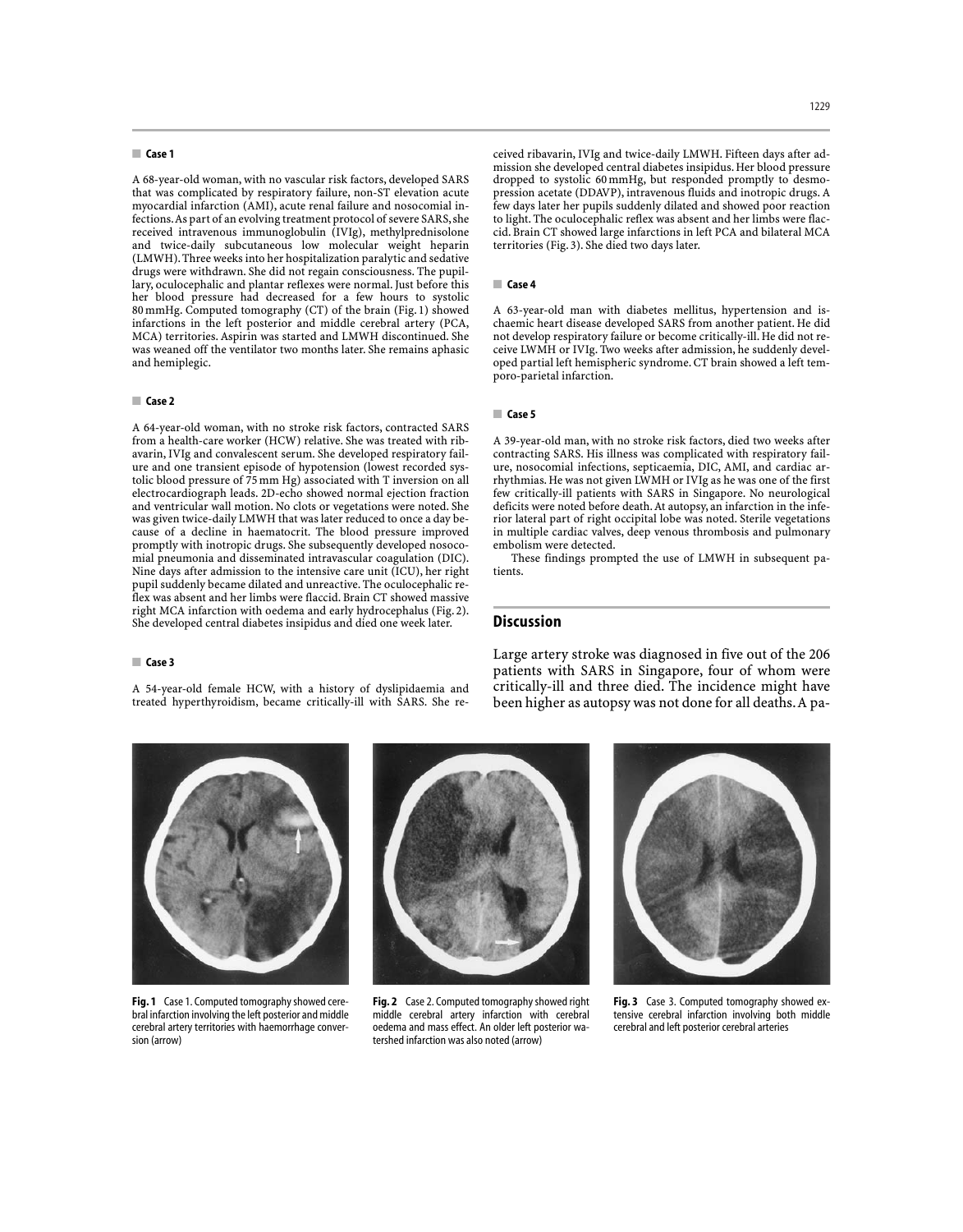tient with stroke and SARS was reported in a Beijing epidemiological study [3]. However, that 91-year-old patient appeared to have developed SARS after the onset of stroke. To our knowledge there have been no other reports of cerebral arterial or venous thromboses in SARS patients.

Stroke is not uncommon in criticallyill patients with multiple co-morbidity. Two of the stroke patients had cardiac dysfunction and DIC. Significant hypotension was present just before the onset of stroke in four patients (Table 1). Embolism from proximal sites, including the heart and severe hypotension in the context of sepsis could have resulted in the strokes. The apparent association between SARS and stroke therefore might be coincidental. However, about a third of criticallyill SARS patients managed at TTSH also had venous thromboembolism (including pulmonary embolism) in spite of treatment with LMWH at doses to achieve anti-Xa levels of 0.5–1.0 IU/ml (Yim CF et al., manuscript in preparation), [4]. In randomised studies of critically-ill patients, heparin has been reported to reduce the incidence of venous thromboembolism from about 30 % to 15 % [5, 6]. Four out of the eight SARS cases that underwent post-mortem examination in Singapore (this series includes case 5) had evidence of pulmonary thromboemboli [7]. A possible increase in AMI had also been observed in the Singapore cohort of SARS patients (Lim IH, personal communication).

Furthermore, the four stroke patients who were critically-ill were not significantly older (56  $\pm$  13 years) than all critically-ill SARS patients at TTSH  $(50 \pm 16$  years, Anova  $p = 0.45$ ).

The high incidence of thrombotic complications while on therapeutic doses of LMWH and the uniform pattern of large vessel ischaemic strokes (none of the patients had a lacunar stroke) that occurred in individuals with relatively few vascular risk factors suggests that a pro-coagulant state could be present in SARS.We believe that a hypercoagulable state,in tandem with factors such as systemic hypotension and cardiac dysfunction, predisposed to large cerebral arterial thromboembolism in this group of mainly critically-ill SARS patients.

The use of IVIg, known to predispose to thrombosis [8], could have contributed to the pro-thrombotic state in our patients and may explain why other groups treating SARS have not reported a similar increase in thrombosis. A retrospective four-year review of about 500 patients who received IVIg reported 16 large or medium sized artery strokes [9]. Another study found four strokes among 520 patient-days of infusion over four years [10]. However, no strokes have been reported in more than 700 patients participating in controlled trials using IVIg [8]. It is believed that IVIg-induced increase in viscosity may be inconsequential except in patients with hypercoagulable states [8]. The safety of IVIg and the role of anti-Xa monitored doses of LMWH in critically-ill SARS patients should therefore be studied in future outbreaks.

Other viral infections, such as varicella zoster [11], cytomegalovirus [12], parvovirus [13] and human immunodeficiency virus have been associated with stroke. Recent bacterial and viral infections have also been reported to be independent risk factors for stroke [14]. Overall, the incidence of stroke complicating infections is exceedingly rare. Even in a common illness such as chicken pox, cerebral thrombosis, typically of large vessels, is estimated to occur in only one out of 6500 infections [11]. The co-morbidity in our patients might have contributed to the relatively high incidence of about one stroke in 42 SARS infections.

Various hypotheses have been suggested to explain the apparent link between viruses and cerebrovascular disease.Virus-induced inflammation of the vessel wall is believed to be responsible for stroke associated with chicken pox and herpes zoster [15]. Stroke and arteritis have also been documented in animal viral infections. This may be pertinent as the SARS coronavirus is widely believed to have evolved from a yet unidentified animal virus [16]. Examples of stroke in animal viral infections include malignant catarrhal fever (herpes virus), Aleutian disease (parvovirus) and border disease (pestivirus) [17]. The equine arteritis virus, an arterivirus belonging to the same order as coronaviruses, causes lymphocytic infiltration, necrosis of smooth muscle and occlusion of vessel wall. Electronmicrographs show virions within endothelial cells [18]. However, we have not been able to demonstrate SARS virions within endothelial cells or causing primary endothelial injury (data not shown). We also did not perform transcranial Doppler examinations to identify vaso-spasm, because the highly infectious nature of SARS and the increased incidence of nosocomial transmission among health care workers restricted investigations to only those that could have a direct impact on the patients' management.

Alternatively, the SARS coronavirus may have an effect similar to herpes simplex, which has been shown to reduce heparan sulfate, anti-thrombin III binding, prostacyclin, thrombomodulin [19]; and enhance thrombin formation, platelet binding [20] and tissue factor expression [19]. In this regard, the discovery of the prothrombinase gene in the SARS viral genome requires further study (Lai MMC, personal communication).

In summary, we report five SARS patients with stroke. In these patients with multiple co-morbidity we cannot be certain of the contribution of SARS coronavirus to the development of stroke. However, we believe our experience should alert others managing criticallyill SARS patients in future outbreaks to be vigilant against an increase in thrombotic complications including stroke, especially if intravenous immunoglobulin is being used for treatment.